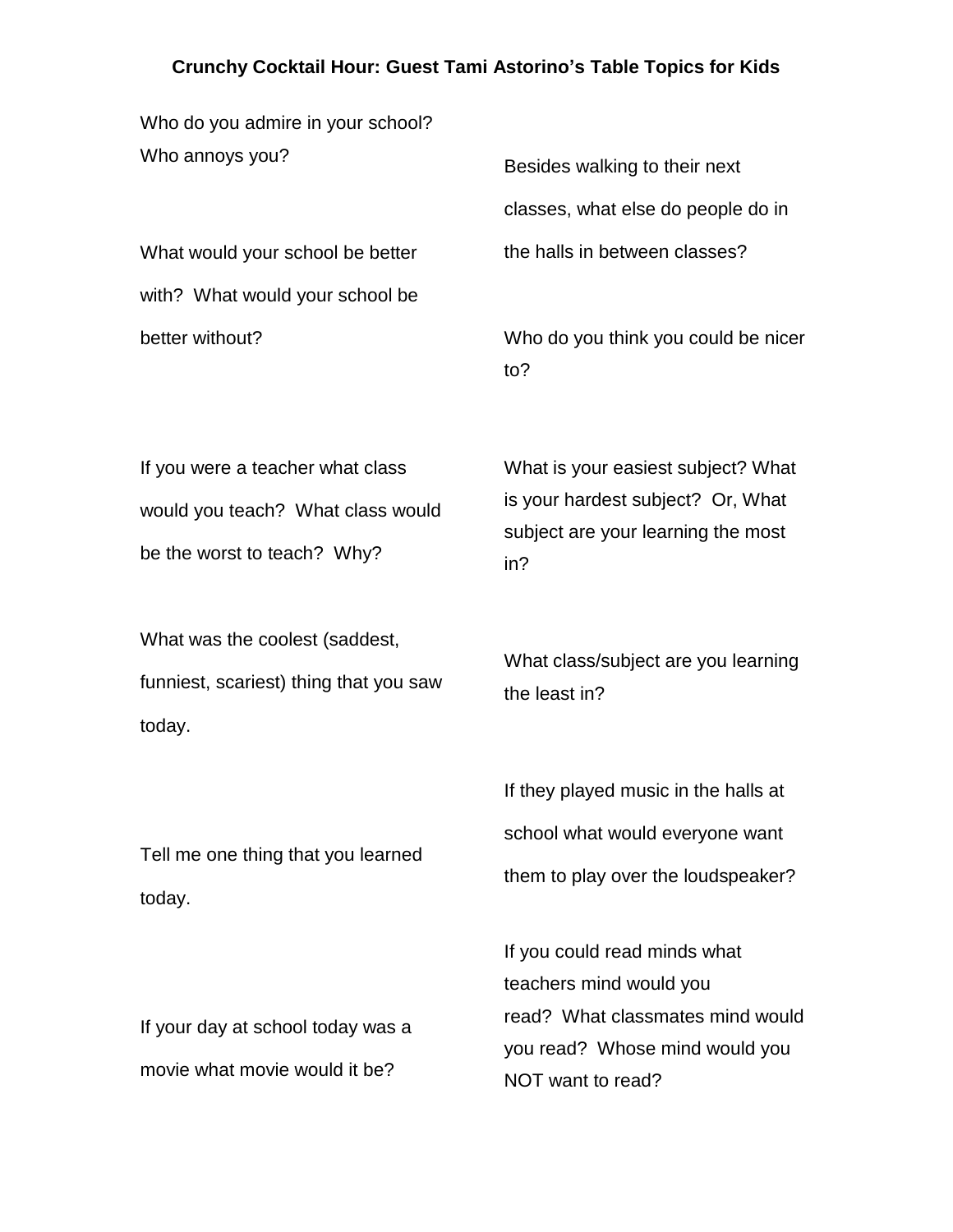## **Crunchy Cocktail Hour: Guest Tami Astorino's Table Topics for Kids**

If today had a theme song what would it be?

Which class has your favorite group of students in it? Which class has the worst group of students?

If an alien space ship landed at your school who would you like them to beam aboard and take back to their home planet?

Who did you help today? Who helped you today?

What do you think you should do more of at school? What do you think you should do less of?

If you could be invisible for the day at school what would you do?

What are the top 3 things that you hear people say in the halls?

What do you think the most important part of school is?

What part of the day do you look forward to? What part of the day do you dread?

What would you change about lunchtime at school?

Tell me one question that you had today…even if it wasn't answered….actually, especially if it wasn't answered…

What classmate is most likely to… be arrested, made president, become a millionaire, be in movies,